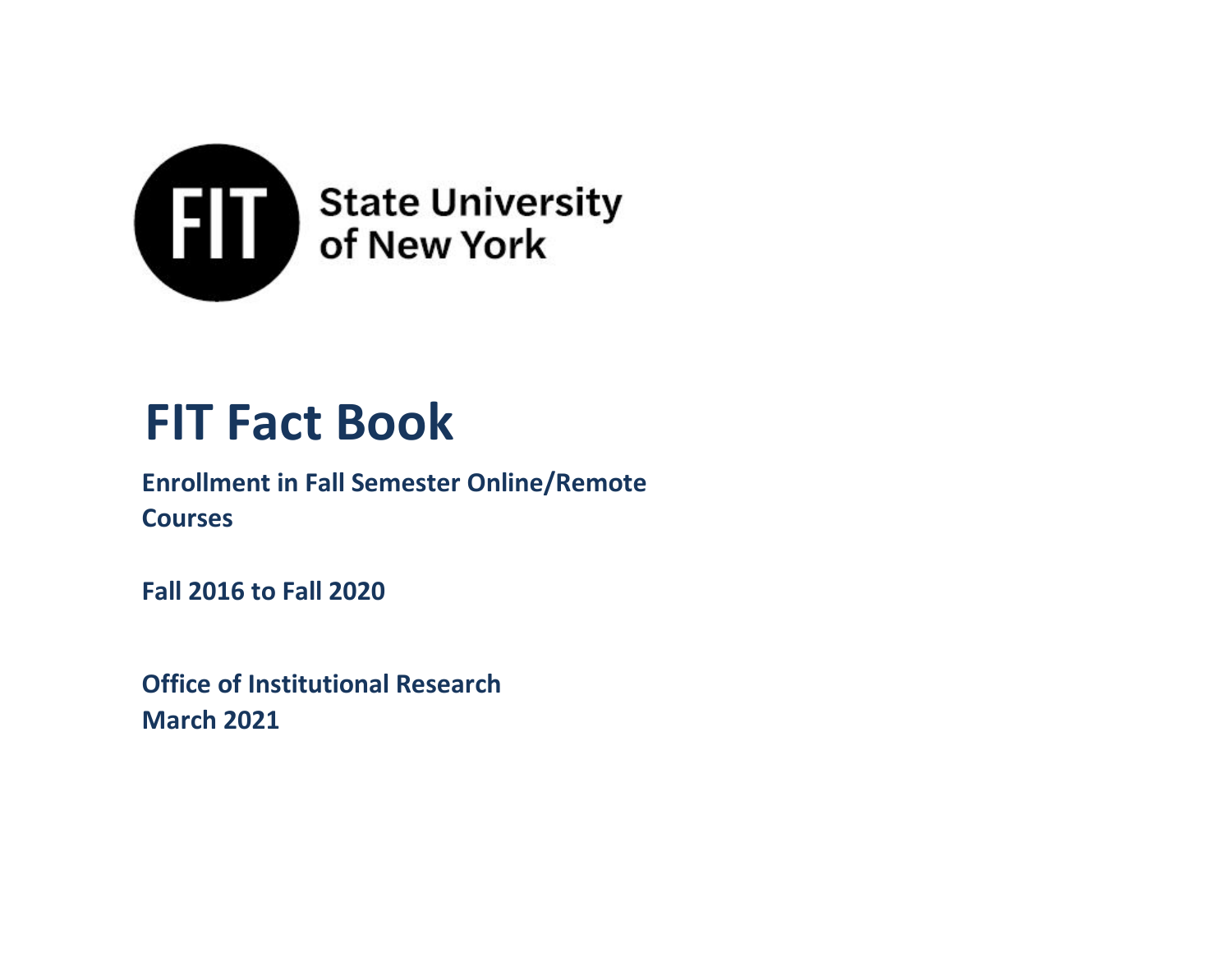# **FIT Fact Book**

**Enrollment in Fall Semester Online/Remote Courses, Fall 2016 to Fall 2020**

## **Table of Contents**

Table 1. Fall Total Enrollment and Students Taking at least One Online (Asynchrous) or Remote (Synchronous) Course Table 2. Fall Total, Online (Asynchronous), and Remote (Synchronous) Credits Table 3. Fall Enrollment, by Full-time/Part-time Status and Online (Asynchrounous) Course Taking Mix Table 4. Fall Enrollment, by School and Online (Asynchronous Only) Course Taking Mix [Factbook Definitions](#page-5-0)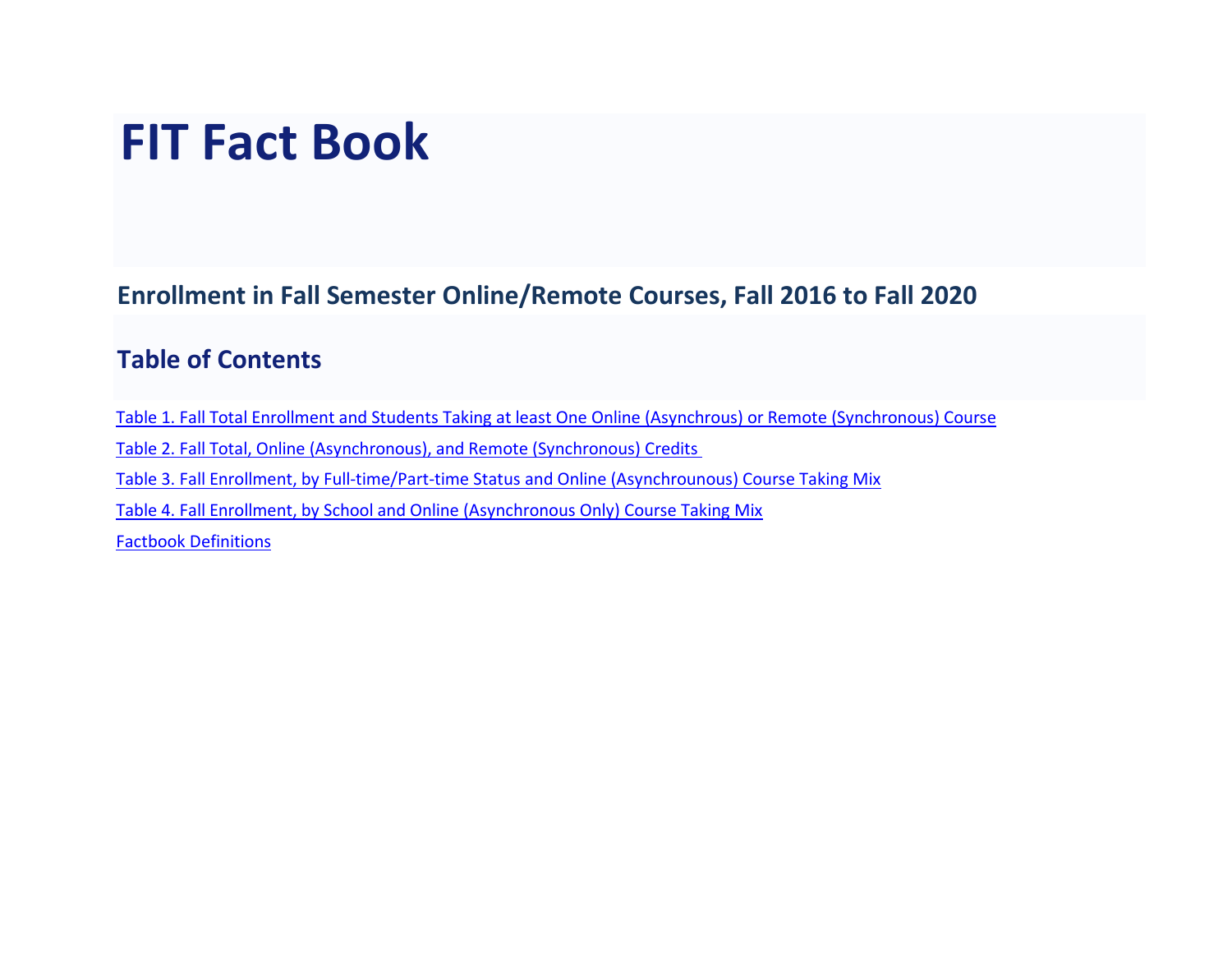## **Table 1. Fall Total Enrollment and Students Taking at least One Online (Asynchrous) or Remote (Synchronous) Course**

|                          | <b>FALL 2016</b> |        |               |       | <b>FALL 2017</b> |               |       | <b>FALL 2018</b> |                      |              | <b>FALL 2019</b> |                        |              |          |                          |                                            |      |
|--------------------------|------------------|--------|---------------|-------|------------------|---------------|-------|------------------|----------------------|--------------|------------------|------------------------|--------------|----------|--------------------------|--------------------------------------------|------|
|                          |                  |        | %             |       |                  | %             |       |                  | %                    |              |                  | $\frac{9}{6}$          |              |          | $\overline{\mathcal{A}}$ |                                            | %    |
|                          | <b>Total</b>     | Online | <b>Online</b> | Total | <b>Online</b>    | <b>Online</b> | Total |                  | <b>Online Online</b> | <b>Total</b> |                  | <b>Online   Online</b> | <b>Total</b> |          |                          | <b>Online   Online   Remote   Remote  </b> |      |
| School of Art &          |                  |        |               |       |                  |               |       |                  |                      |              |                  |                        |              |          |                          |                                            |      |
| Design                   | 3,373            | 631    | 19%           | 3,322 | 776              | 23%           | 3,401 | 830              | 24%                  | 3,539        | 886              | 25%                    | 3,362        | 888      | 26%                      | 3,343                                      | 99%  |
| School of Business       |                  |        |               |       |                  |               |       |                  |                      |              |                  |                        |              |          |                          |                                            |      |
| & Technology             | 4,694            | 1,533  | 33%           | 4,489 | 1,675            | 37%           | 4,414 | 1,776            | 40%                  | 4,370        | 1,774            | 41%                    | 4,198        | 2,025    | 48%                      | 4,040                                      | 96%  |
| <b>School of Liberal</b> |                  |        |               |       |                  |               |       |                  |                      |              |                  |                        |              |          |                          |                                            |      |
| Arts                     | 101              | 10     | 10%           | 113   | 13               | 12%           | 123   | 15 <sub>1</sub>  | 12%                  | 131          | 16 <sub>1</sub>  | 12%                    | 123          | 29       | 24%                      | 123 <sub>1</sub>                           | 100% |
| School of                |                  |        |               |       |                  |               |       |                  |                      |              |                  |                        |              |          |                          |                                            |      |
| Graduate Studies         | 176              |        | 1%            | 185   |                  | 1%            | 212   |                  | %                    | 218          |                  | %                      | 232          | $\Omega$ | %                        | 232                                        | 100% |
| Nondegree                | 928              | 52     | 6%            | 737   | 53               | 7%            | 617   | 34               | 6%                   | 468          | 42               | 9%                     | 276          | 49       | 18%                      | 251                                        | 91%  |
|                          | 9,272            | 2,227  | 24%           | 8,846 | 2,518            | 28%           | 8,767 | 2,655            | 30%                  | 8,726        | 2,719            | 31%                    | 8,191        | 2,991    | 37%                      | 7,989                                      | 98%  |

## **Table 2. Fall Total, Online (Asynchronous), and Remote (Synchronous) Credits**

|                | <b>FALL 2016</b> |                |               |                | <b>FALL 2017</b> |               |              | <b>FALL 2018</b>              |     |                | <b>FALL 2019</b> |               |                               | <b>FALL 2020</b> |     |                |        |
|----------------|------------------|----------------|---------------|----------------|------------------|---------------|--------------|-------------------------------|-----|----------------|------------------|---------------|-------------------------------|------------------|-----|----------------|--------|
|                | <b>Total</b>     | <b>Online</b>  | %             | <b>Total</b>   | <b>Online</b>    | %             | <b>Total</b> | <b>Online</b>                 | %   | <b>Total</b>   | <b>Online</b>    | %             | <b>Total</b>                  | <b>Online</b>    | %   | <b>Remote</b>  | %      |
|                | <b>Credits</b>   | <b>Credits</b> | <b>Online</b> | <b>Credits</b> | <b>Credits</b>   | <b>Online</b> |              | <b>Credits Credits Online</b> |     | <b>Credits</b> | <b>Credits</b>   | <b>Online</b> | <b>Credits Credits Online</b> |                  |     | <b>Credits</b> | Remote |
| School of      |                  |                |               |                |                  |               |              |                               |     |                |                  |               |                               |                  |     |                |        |
| Art & Design   | 49,634           | 2,101          | 4%            | 49,017         | 2,726            | 6%            | 49,702       | 2,982                         | 6%  | 52,010         | 3,230            | 6%            | 49,107                        | 3,348            | 7%  | 45,759         | 93%    |
| School of      |                  |                |               |                |                  |               |              |                               |     |                |                  |               |                               |                  |     |                |        |
| Business &     |                  |                |               |                |                  |               |              |                               |     |                |                  |               |                               |                  |     |                |        |
| Technology     | 71,595           | 7,304          | 10%           | 68,343         | 8,216            | 12%           | 67,458       | 8,797                         | 13% | 67,035         | 8,847            | 13%           |                               | 64,708 10,646    | 16% | 54,062         | $84\%$ |
| School of      |                  |                |               |                |                  |               |              |                               |     |                |                  |               |                               |                  |     |                |        |
| Liberal Arts   | 1,469            | 33             | 2%            | 1,640          | 57               | 3%            | 1,725        | 49                            | 3%  | 1,809          | 57               | 3%            | 1,764                         | 111              | 6%  | 1,653          | $94\%$ |
| School of      |                  |                |               |                |                  |               |              |                               |     |                |                  |               |                               |                  |     |                |        |
| Graduate       |                  |                |               |                |                  |               |              |                               |     |                |                  |               |                               |                  |     |                |        |
| <b>Studies</b> | 1,696            | 3 <sup>1</sup> | %             | 1,856          | 3                | %             | 2,178        | 0                             | %   | 2,302          | 3                | %             | 2,296                         | 0                | %   | 1,752          | 76%    |
| Nondegree      | 3,401            | 174            | 5%            | 2,959          | 178              | 6%            | 2,290        | 121                           | 5%  | 1,793          | 157              | 9%            | 1,156                         | 160              | 14% | 996            | $86\%$ |
|                | 127,795          | 9,616          | 8%            | 123,814        | 11,180           | 9%            | 123,353      | 11,949                        | 10% | 124,950        | 12,293           | 10%           | 119,031                       | 14,265           | 12% | 104,222        | 88%    |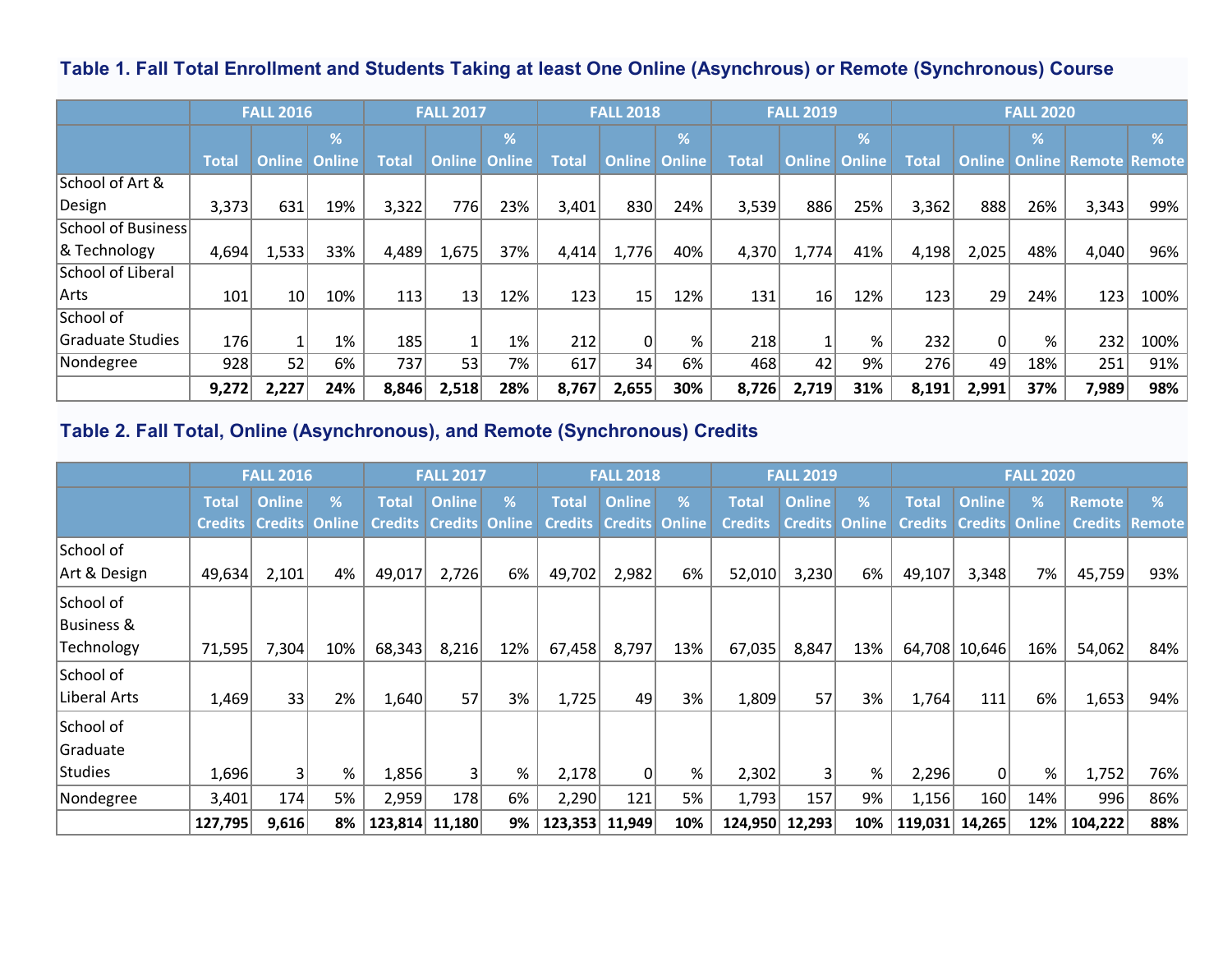# **Table 3. Fall Enrollment, by Full-time/Part-time Status and Online (Asynchrounous) Course Taking Mix**

|                           |       | <b>FALL 2016</b> |       | <b>FALL 2017</b> |       | <b>FALL 2018</b><br><b>FALL 2019</b> |       |            | <b>FALL 2020</b> |            |  |  |
|---------------------------|-------|------------------|-------|------------------|-------|--------------------------------------|-------|------------|------------------|------------|--|--|
|                           | N     | % of Total       | N     | % of Total       | N.    | % of Total                           | N     | % of Total | N                | % of Total |  |  |
| <b>All Students</b>       |       |                  |       |                  |       |                                      |       |            |                  |            |  |  |
| No Credits Online         | 7,045 | 76%              | 6,328 | 72%              | 6,112 | 70%                                  | 6,007 | 69%        | 5,200            | 63%        |  |  |
| Some Credits Online, less |       |                  |       |                  |       |                                      |       |            |                  |            |  |  |
| than 50%                  | 1,872 | 20%              | 2,096 | 24%              | 2,230 | 25%                                  | 2,276 | 26%        | 2,446            | 30%        |  |  |
| Some Credits Online, 50%  |       |                  |       |                  |       |                                      |       |            |                  |            |  |  |
| to 99%                    | 182   | 2%               | 239   | 3%               | 254   | 3%                                   | 250   | 3%         | 353              | 4%         |  |  |
| 100% Credits Online       | 173   | 2%               | 183   | 2%               | 171   | 2%                                   | 193   | 2%         | 192              | 2%         |  |  |
|                           | 9,272 | 100%             | 8,846 | 100%             | 8,767 | 100%                                 | 8,726 | 100%       | 8,191            | 100%       |  |  |
| <b>Full-time Students</b> |       |                  |       |                  |       |                                      |       |            |                  |            |  |  |
| <b>No Credits Online</b>  | 5,545 | 74%              | 5,068 | 69%              | 5,003 | 68%                                  | 5,031 | 67%        | 4,413            | 62%        |  |  |
| Some Credits Online, less |       |                  |       |                  |       |                                      |       |            |                  |            |  |  |
| than 50%                  | 1,782 | 24%              | 2,022 | 28%              | 2,139 | 29%                                  | 2,207 | 29%        | 2,362            | 33%        |  |  |
| Some Credits Online, 50%  |       |                  |       |                  |       |                                      |       |            |                  |            |  |  |
| to 99%                    | 140   | 2%               | 181   | 2%               | 205   | 3%                                   | 201   | 3%         | 295              | 4%         |  |  |
| 100% Credits Online       | 48    | 1%               | 70    | 1%               | 59    | 1%                                   | 66    | 1%         | 72               | 1%         |  |  |
|                           | 7,515 | 100%             | 7,341 | 100%             | 7,406 | 100%                                 | 7,505 | 100%       | 7,142            | 100%       |  |  |
| <b>Part-time Students</b> |       |                  |       |                  |       |                                      |       |            |                  |            |  |  |
| No Credits Online         | 1,500 | 85%              | 1,260 | 84%              | 1,109 | 81%                                  | 976   | 80%        | 787              | 75%        |  |  |
| Some Credits Online, less |       |                  |       |                  |       |                                      |       |            |                  |            |  |  |
| than 50%                  | 90    | 5%               | 74    | 5%               | 91    | 7%                                   | 69    | 6%         | 84               | 8%         |  |  |
| Some Credits Online, 50%  |       |                  |       |                  |       |                                      |       |            |                  |            |  |  |
| to 99%                    | 42    | 2%               | 58    | 4%               | 49    | 4%                                   | 49    | 4%         | 58               | 6%         |  |  |
| 100% Credits Online       | 125   | 7%               | 113   | 8%               | 112   | 8%                                   | 127   | 10%        | 120              | 11%        |  |  |
|                           | 1,757 | 100%             | 1,505 | 100%             | 1,361 | 100%                                 | 1,221 | 100%       | 1,049            | 100%       |  |  |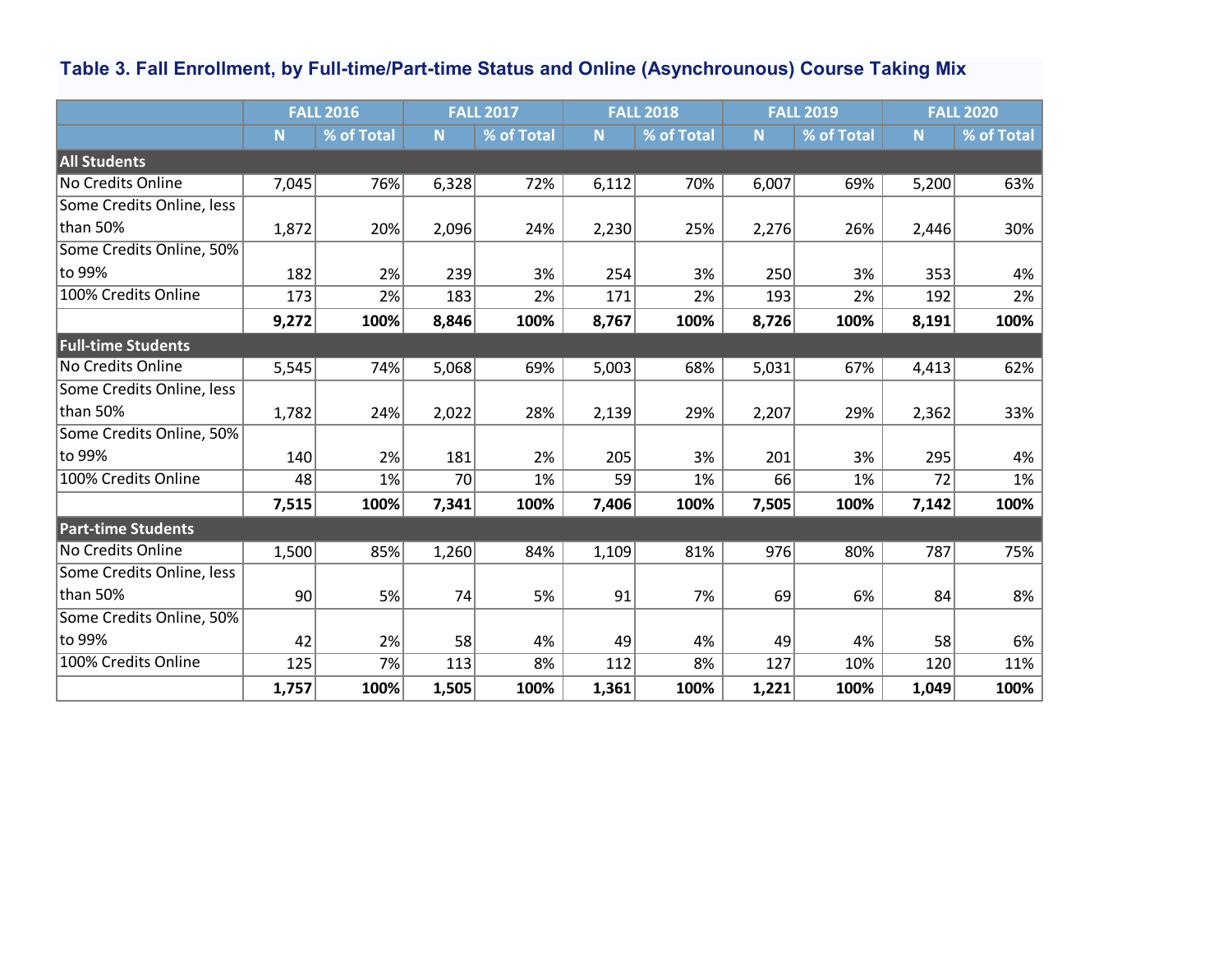# **Table 4. Fall Enrollment, by School and Online (Asynchronous Only) Course Taking Mix**

|                                            | <b>FALL 2016</b> |              | <b>FALL 2017</b> |              | <b>FALL 2018</b> |              | <b>FALL 2019</b> |              | <b>FALL 2020</b> |                 |
|--------------------------------------------|------------------|--------------|------------------|--------------|------------------|--------------|------------------|--------------|------------------|-----------------|
|                                            | N.               | <b>Total</b> | N <sub>1</sub>   | <b>Total</b> | N                | <b>Total</b> | N.               | <b>Total</b> | N.               | <b>Total</b>    |
| <b>School of Art &amp; Design</b>          |                  |              |                  |              |                  |              |                  |              |                  |                 |
| <b>No Credits Online</b>                   | 2,742            | 81%          | 2,546            | 77%          | 2,571            | 76%          | 2,653            | 75%          | 2,474            | 74%             |
| Some Credits Online, less than 50%         | 611              | 18%          | 734              | 22%          | 797              | 23%          | 855              | 24%          | 850              | 25%             |
| Some Credits Online, 50% to 99%            | 8                | $\%$         | 24               | 1%           | 19               | 1%           | 18               | 1%           | 24               | 1%              |
| 100% Credits Online                        | 12               | $\%$         | 18               | 1%           | 14               | $\%$         | 13               | $\%$         | 14               | $\overline{\%}$ |
|                                            | 3,373            | 100%         | 3,322            | 100%         | 3,401            | 100%         | 3,539            | 100%         | 3,362            | 100%            |
| <b>School of Business &amp; Technology</b> |                  |              |                  |              |                  |              |                  |              |                  |                 |
| <b>No Credits Online</b>                   | 3,161            | 67%          | 2,814            | 63%          | 2,638            | 60%          | 2,596            | 59%          | 2,173            | 52%             |
| Some Credits Online, less than 50%         | 1,239            | 26%          | 1,330            | 30%          | 1,413            | 32%          | 1,397            | 32%          | 1,555            | 37%             |
| Some Credits Online, 50% to 99%            | 167              | 4%           | 205              | 5%           | 229              | 5%           | 227              | 5%           | 315              | 8%              |
| 100% Credits Online                        | 127              | 3%           | 140              | 3%           | 134              | 3%           | 150              | 3%           | 155              | 4%              |
|                                            | 4,694            | 100%         | 4,489            | 100%         | 4,414            | 100%         | 4,370            | 100%         | 4,198            | 100%            |
| <b>School of Liberal Arts</b>              |                  |              |                  |              |                  |              |                  |              |                  |                 |
| <b>No Credits Online</b>                   | 91               | 90%          | 100              | 88%          | 108              | 88%          | 115              | 88%          | 94               | 76%             |
| Some Credits Online, less than 50%         | 10 <sup>1</sup>  | 10%          | 11               | 10%          | 13               | 11%          | 16               | 12%          | 28               | 23%             |
| Some Credits Online, 50% to 99%            |                  |              | $\overline{2}$   | 2%           | $\mathbf 1$      | 1%           |                  |              | $\mathbf{1}$     | 1%              |
| 100% Credits Online                        |                  |              |                  |              | $\mathbf{1}$     | 1%           |                  |              |                  |                 |
|                                            | 101              | 100%         | 113              | 100%         | 123              | 100%         | 131              | 100%         | 123              | 100%            |
| <b>School of Graduate Studies</b>          |                  |              |                  |              |                  |              |                  |              |                  |                 |
| No Credits Online                          | 175              | 99%          | 184              | 99%          | 212              | 100%         | 217              | 100%         | 232              | 100%            |
| Some Credits Online, less than 50%         | $\mathbf{1}$     | 1%           | 1                | 1%           |                  |              | $\mathbf{1}$     | %            |                  |                 |
|                                            | 176              | 100%         | 185              | 100%         | 212              | 100%         | 218              | 100%         | 232              | 100%            |
| <b>Nondegree</b>                           |                  |              |                  |              |                  |              |                  |              |                  |                 |
| <b>No Credits Online</b>                   | 876              | 94%          | 684              | 93%          | 583              | 94%          | 426              | 91%          | 227              | 82%             |
| Some Credits Online, less than 50%         | 11               | 1%           | 20               | 3%           | $\overline{7}$   | 1%           | 7                | 1%           | 13               | 5%              |
| Some Credits Online, 50% to 99%            | $\overline{7}$   | 1%           | 8                | 1%           | 5                | 1%           | 5                | 1%           | 13               | 5%              |
| 100% Credits Online                        | 34               | 4%           | 25               | 3%           | 22               | 4%           | 30               | 6%           | 23               | 8%              |
|                                            | 928              | 100%         | 737              | 100%         | 617              | 100%         | 468              | 100%         | 276              | 100%            |
| <b>Grand Total</b>                         | 9,272            | 100%         | 8,846            | 100%         | 8,767            | 100%         | 8,726            | 100%         | 8,191            | 100%            |